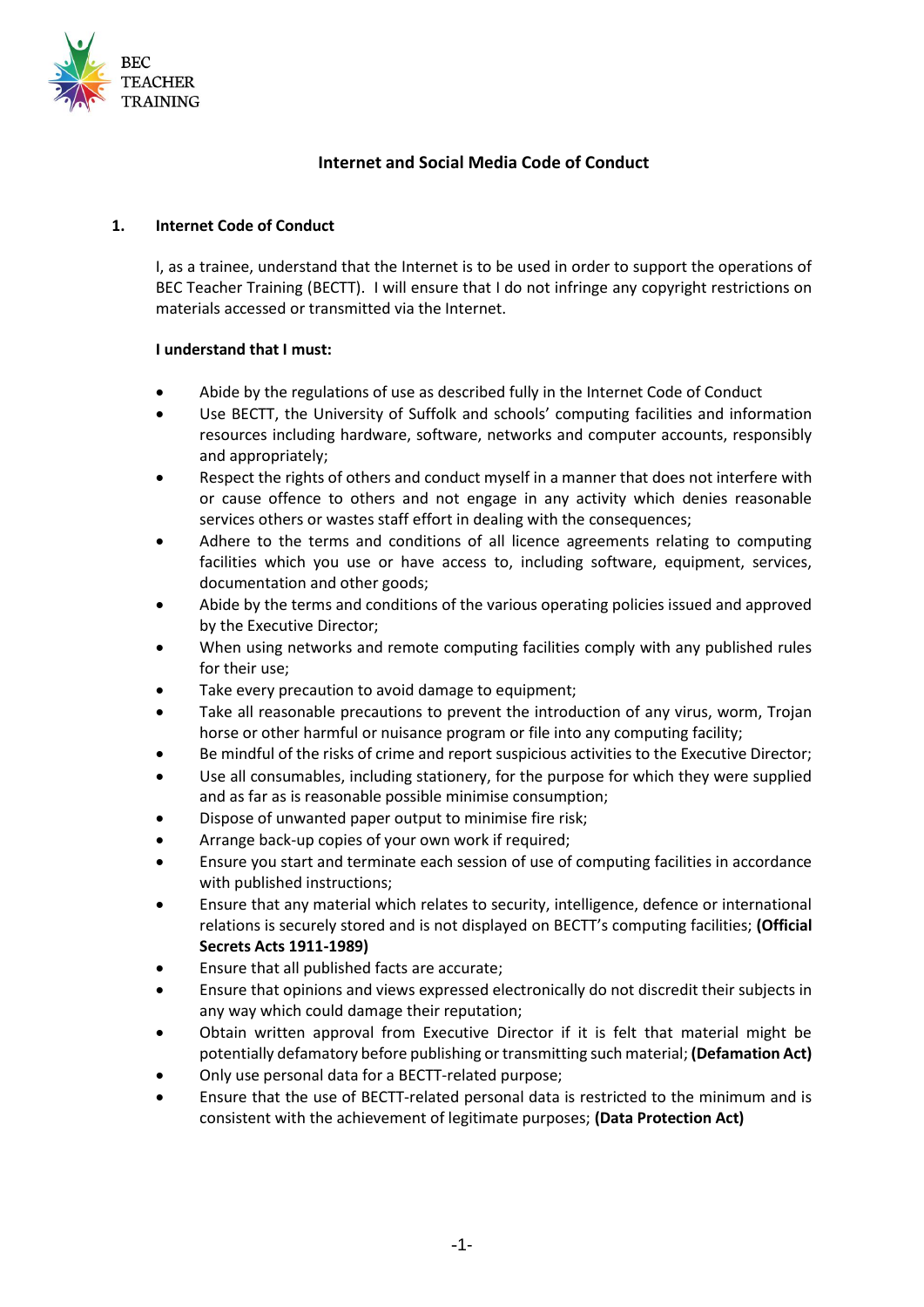#### **I, as a trainee, understand I must not:**

- Cause any form of damage to BECTT's or any school's computing facilities, nor to any of the accommodation or services associated with them. Smoking, eating or drinking in any trainee computing facility room is strictly forbidden;
- Deliberately introduce any virus, worm, Trojan horse or other harmful or nuisance program or file into any computing facility, nor take deliberate action to circumvent any precautions taken or prescribed by the Consortium to prevent this;
- Delete or amend the programmes, data or data structures of other users without their permission;
- In their use of computing facilities exceed the terms of the Code or breach in any way the BECTT's academic or general regulations;
- Download, store, create, display, print, produce, circulate or transmit (other than for properly supervised and lawful research purposes) offensive and/or harassing material in any form or medium, or material which is designed or likely to cause annoyance, inconvenient or needless anxiety (such as chain emails);
- Make any material available externally, whether by transmission or by loading on externally accessible systems, that is liable to damage the reputation of BECTT;
- Post damaging or offensive messages attacking pupils, school staff or BECTT staff, tutors or other trainees on social networking sites such as RateMyProfessors, MySpace, Facebook, YouTube, Twitter or any other site;
- Alter access rights to filestore directories or within Outlook/Exchange in such a way as to allow others to breach the code of Conduct, or to circumvent access restrictions;
- Interfere with the use by others of computing facilities nor remove nor interfere with output belonging to another user;
- Create or transmit, or cause the transmission of, any offensive, obscene or indecent images, data or other material, or any data capable of being resolved into obscene or indecent images or material;
- Create or transmit material with the intent to cause annoyance, inconvenience or deedless anxiety;
- Create or transmit material with the intent to defraud;
- Create or transmit defamatory material;
- Create or transmit material such that this infringes the copyright of another person;
- Create or transmit unsolicited bulk or marketing material to users of networked facilities or services, save where that material is embedded within, or is otherwise part of, a service to which the user or the Consortium has chosen to subscribe.

# **2. The Social Media Code of Conduct**

Social networking websites provide an opportunity for people to communicate en masse and share ideas regardless of geographic distance. Sites such as Facebook, Twitter and other sites can serve as a learning tool where training materials, useful links and other advice are made easily accessible to trainees in a user-friendly and engaging way.

To ensure that your Facebook account does not compromise your professional position, please ensure that your privacy settings are set correctly (Friends only).